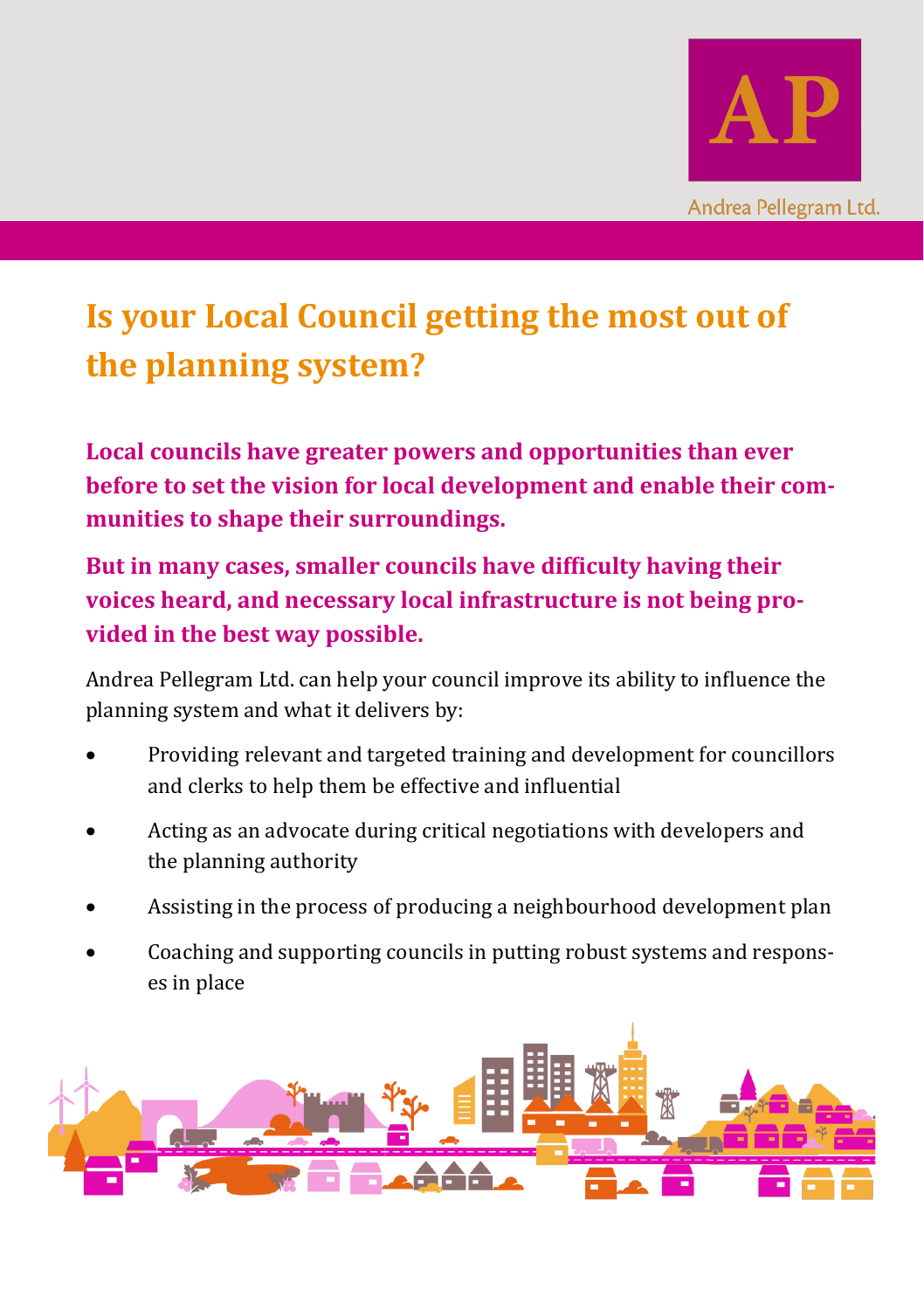## **Do you have a clear understanding of the planning system and what it can deliver?**

Successful outcomes in planning are not based on an understanding of the regulations – they come from getting the most out of the planning tools available. Andrea Pellegram can offer a range of training and development packages such as:

- Bespoke training for individual local councils
- Comprehensive training in planning basics and planning negotiation
- A website packed full of toolkits, references, and updates on changes to legislation and practice

## **Are you ready to negotiate with developers to maximise community benefits**

Larger developments put strains on local infrastructure. Major housing schemes bring in new people and commercial developments give rise to other impacts. New development cannot fix what is already there, but it should provide an appropriate level of necessary ew infrastructure, whether this is to strengthen the community or make the area more pleasant to live and work in. Andrea Pellegram can help you put together a case as the basis of negotiation with developers about the needs of the community as it grows and develops.

# **Do you need professional support in dealing with complex developments and planning applications?**

When a complex application comes along, you may not feel equipped to deal with it. Andrea Pellegram works with local councils and their communities to understand the impacts that may arise from development proposals and can assist in preparing a robust response including suggested planning conditions and developer contributions. She can also prepare draft letters for your council to adapt or attend meetings with you to secure the best outcomes.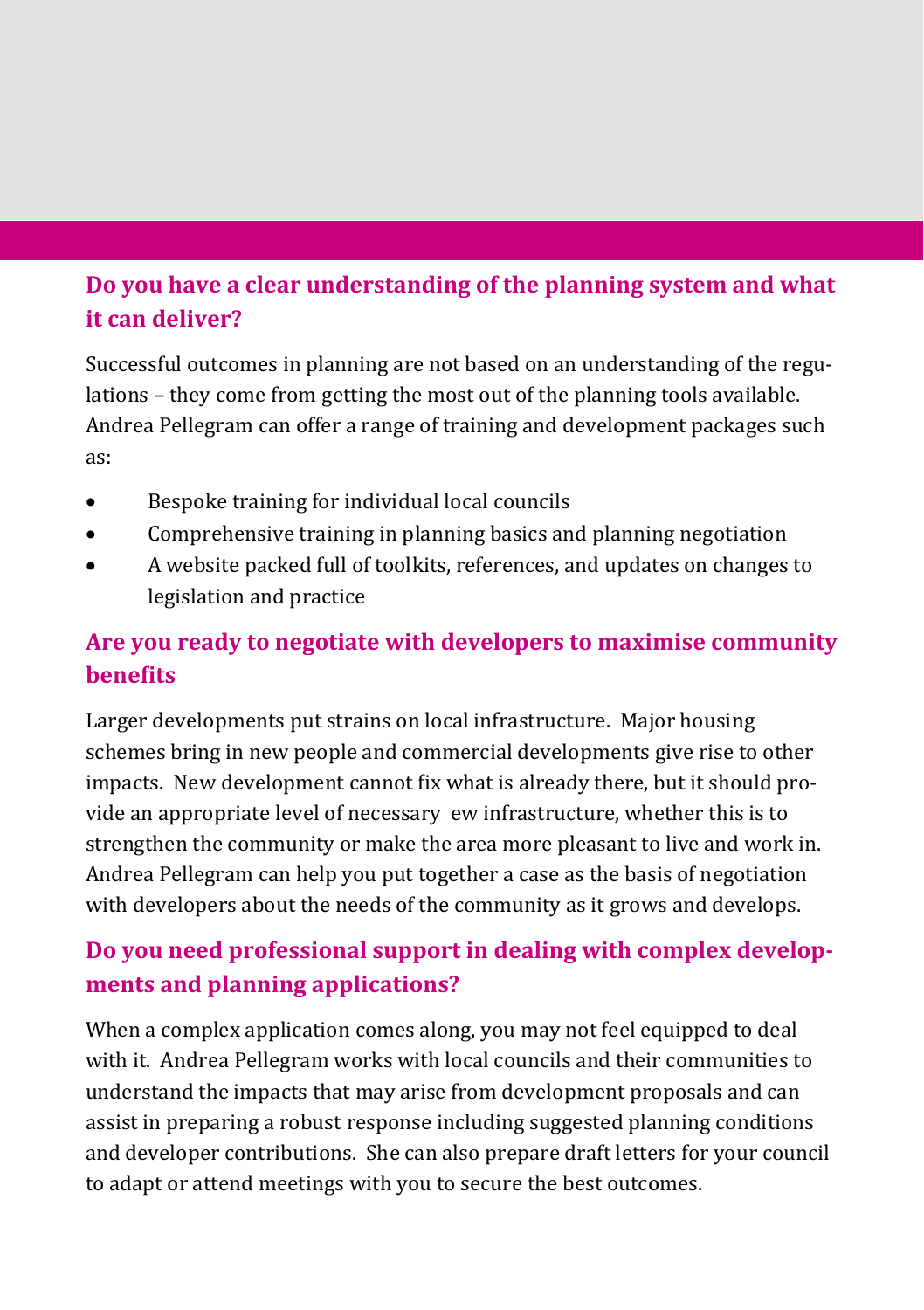

#### **Do your Neighbourhood Development Plan policies add value?**

Producing a NDP is a significant commitment for your community. You want it to be effective when it is made. Too often NDP policies don't add much to the higher tier development plan. As a result, they aren't an effective tool when decisions on planning applications are made and they may not have their desired impact. Andrea Pellegram can critically consider your community's objectives against the higher tier policy background and help you develop meaningful and powerful planning policies.

## **Is your council working in the right way to maximise its opportunities?**

It's important to be organised! Unless your council has the right procedures in place, it may not be able to cope with planning challenges. Andrea Pellegram has significant local government management experience and can advise on pre -application protocols, infrastructure planning (and how this relates to S106 and CIL funding), project management and other administrative processes that will increase your chances of being influential.

#### **Public engagement and communications**

Town Planning is built on the foundation of strong and regular public consultation. Your council also needs to reach all parts of your community as it executes its planning powers and activities. Effective consultation is key to success in neighbourhood planning but also in dealing with complex planning applications and emerging local plan policies. But good consultation is not always easy. Moreover, it needs to be done and documented properly so that it can serve as evidence to justify your council's approach. Andrea Pellegram has extensive experience in designing and leading consultation and engagement programmes and can work with you to help you target your communications to get the right results.